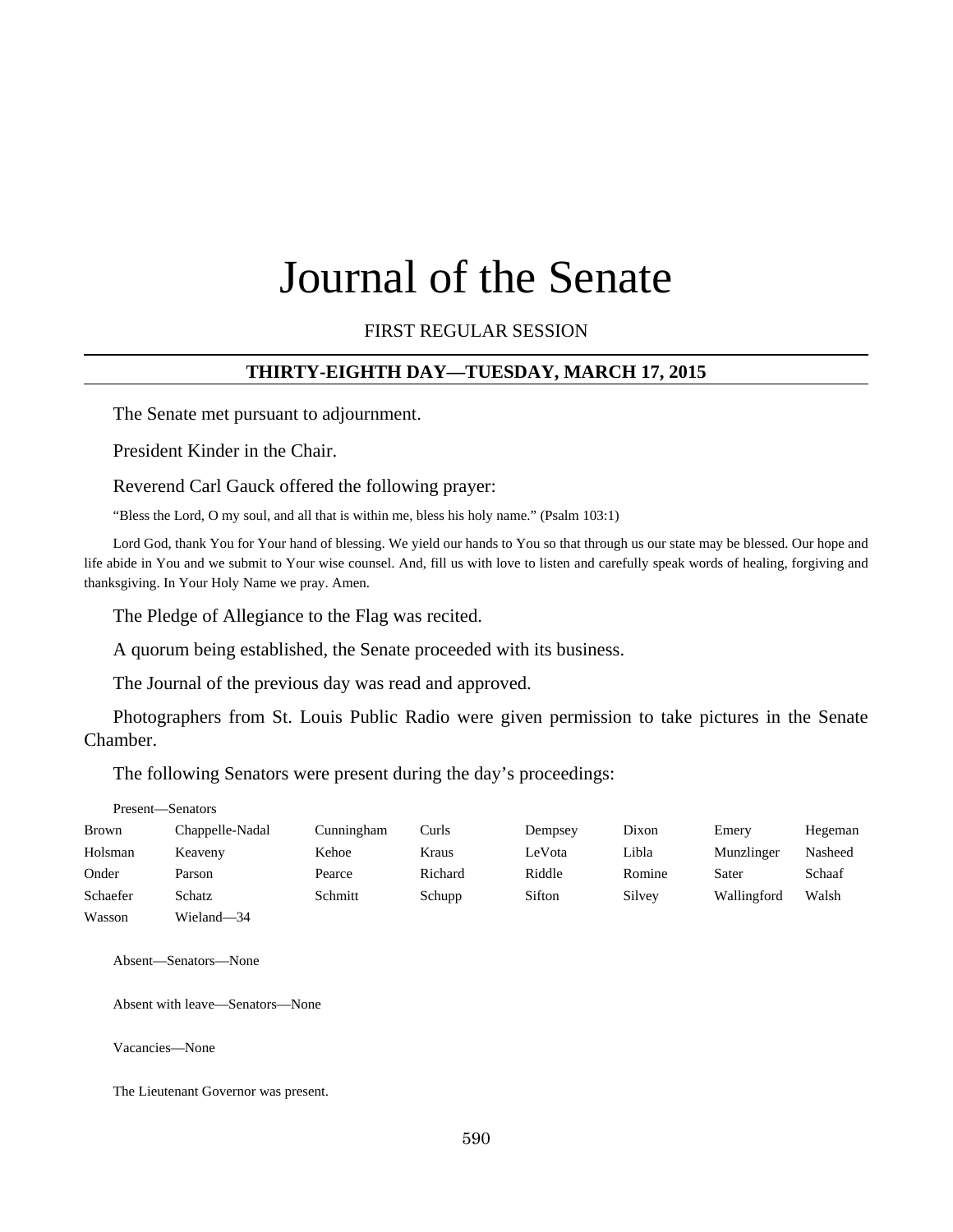#### **RESOLUTIONS**

Senator Nasheed offered Senate Resolution No. 635, regarding Guy Slay, Saint Louis, which was adopted.

Senator Nasheed offered Senate Resolution No. 636, regarding Anthony Shahid, Saint Louis, which was adopted.

Senator Nasheed offered Senate Resolution No. 637, regarding the Better Family Life Cultural, Educational, and Business Center, Saint Louis, which was adopted.

Senators Wasson and Richard offered Senate Resolution No. 638, regarding Daniel K. Salisbury, Joplin, which was adopted.

Senator Parson offered Senate Resolution No. 639, regarding the Fiftieth Wedding Anniversary of Mr. and Mrs. Richard Farmer, Bolivar, which was adopted.

## **REPORTS OF STANDING COMMITTEES**

Senator Richard, Chairman of the Committee on Rules, Joint Rules, Resolutions and Ethics, submitted the following reports:

Mr. President: Your Committee on Rules, Joint Rules, Resolutions and Ethics, to which were referred **SCS** for **SBs 34** and **105**; **SCS** for **SB 172**; **SB 194**; **SS** for **SB 330**; and **SCS** for **SB 336**, begs leave to report that it has examined the same and finds that the bills have been truly perfected and that the printed copies furnished the Senators are correct.

#### **SENATE BILLS FOR PERFECTION**

At the request of Senator Sater, **SB 63** and **SB 111**, with **SCS**, were placed on the Informal Calendar.

At the request of Senator Libla, **SB 331** and **SB 21**, with **SCS**, were placed on the Informal Calendar.

Senator Pearce assumed the Chair.

Senator Riddle moved that **SB 341**, with **SCS**, be called from the Informal Calendar and taken up for perfection, which motion prevailed.

**SCS** for **SB 341**, entitled:

## SENATE COMMITTEE SUBSTITUTE FOR SENATE BILL NO. 341

An Act to amend chapter 210, RSMo, by adding thereto one new section relating to juveniles with problem sexual behavior.

Was taken up.

Senator Riddle moved that **SCS** for **SB 341** be adopted.

Senator Dixon offered **SA 1**, which was read:

## SENATE AMENDMENT NO. 1

Amend Senate Committee Substitute for Senate Bill No. 341, Page 1, Section 210.148, Line 9, by inserting at the end of said line the following: "**For the purposes of family assessments performed under this section, the alleged abuse does not have to be committed by a person responsible for the care,**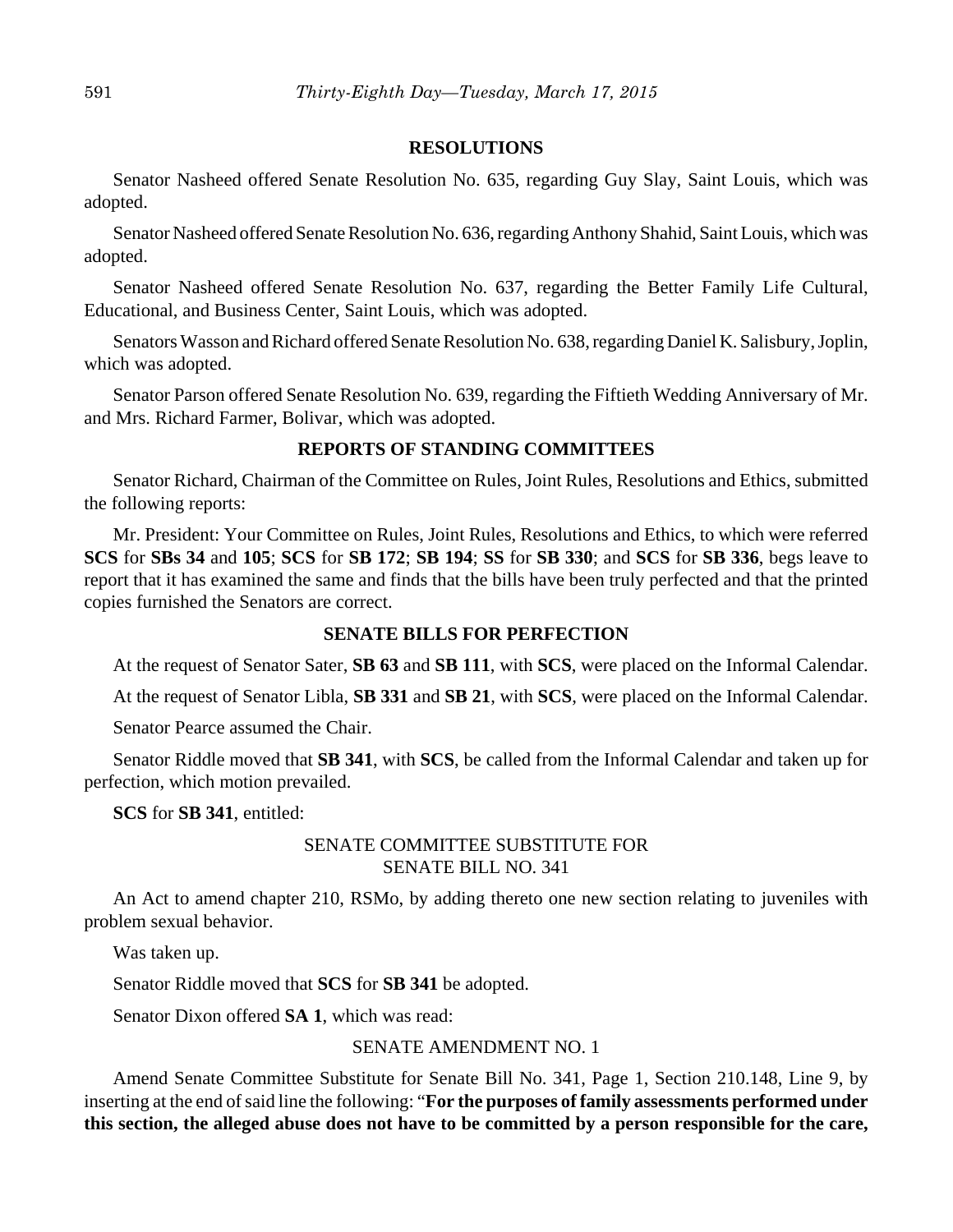#### **custody, and control of the child.**".

Senator Dixon moved that the above amendment be adopted, which motion prevailed.

Senator Riddle moved that **SCS** for **SB 341**, as amended, be adopted, which motion prevailed.

On motion of Senator Riddle, **SCS** for **SB 341**, as amended, was declared perfected and ordered printed.

Senator Dixon moved that **SB 203** be called from the Informal Calendar and taken up for perfection, which motion prevailed.

Senator Keaveny offered **SA 1**:

#### SENATE AMENDMENT NO. 1

Amend Senate Bill No. 203, Page 2, Section 29.235, Line 51, by inserting after all of said line the following:

"**29.305. 1. The state auditor shall make a one-time report on the costs, both direct and indirect, born by county and state governments in the prosecution and defense of at least ten cases filed on or after January 1, 1990, in which a death sentence was sought and was imposed and compare such costs to the costs of an equal number of first degree murder cases filed on or after January 1, 1990, in which a death sentence was not sought and the defendant was sentenced to life without the possibility for parole and an equal number of first degree murder cases filed on or after January 1, 1990, in which a death sentence was sought, but the defendant was sentenced to life without the possibility for parole at the conclusion of a sentencing phase. The auditor may make additional comparisons including other sentences imposed for homicide offenses.**

**2. In selecting the cases in which a death sentence was not imposed, the auditor shall use a scientific method of random sampling that includes all cases filed on or after January 1, 1990.**

**3. The comparison shall include the following costs estimated by the auditor to be related to the cases examined and compared under subsection 1 of this section:**

**(1) Staff salaries, benefits, and operating expenses for the attorney general's office, including any contracts for assistance;**

**(2) Staff salaries, benefits, and operating expenses for the department of corrections, including costs related to housing inmates sentenced to death, carrying out the death penalty, and any contracts for assistance;**

**(3) Staff salaries, including salaries of prosecuting and circuit attorneys, benefits, operating expenses charged to counties, including expenses in preparing for the presentation of aggravating and mitigating circumstances with respect to sentencing proceedings in death penalty cases, expert witness fees, additional investigations, and contracts for assistance;**

**(4) Staff salaries, benefits, and operating expenses for the Missouri state public defender system; and**

**(5) Staff salaries, benefits, and operating expenses for the supreme court, courts of appeals, and circuit courts.**

**4. The auditor shall present the report to the governor, members of the general assembly, and the Missouri supreme court by June 30, 2017.**"; and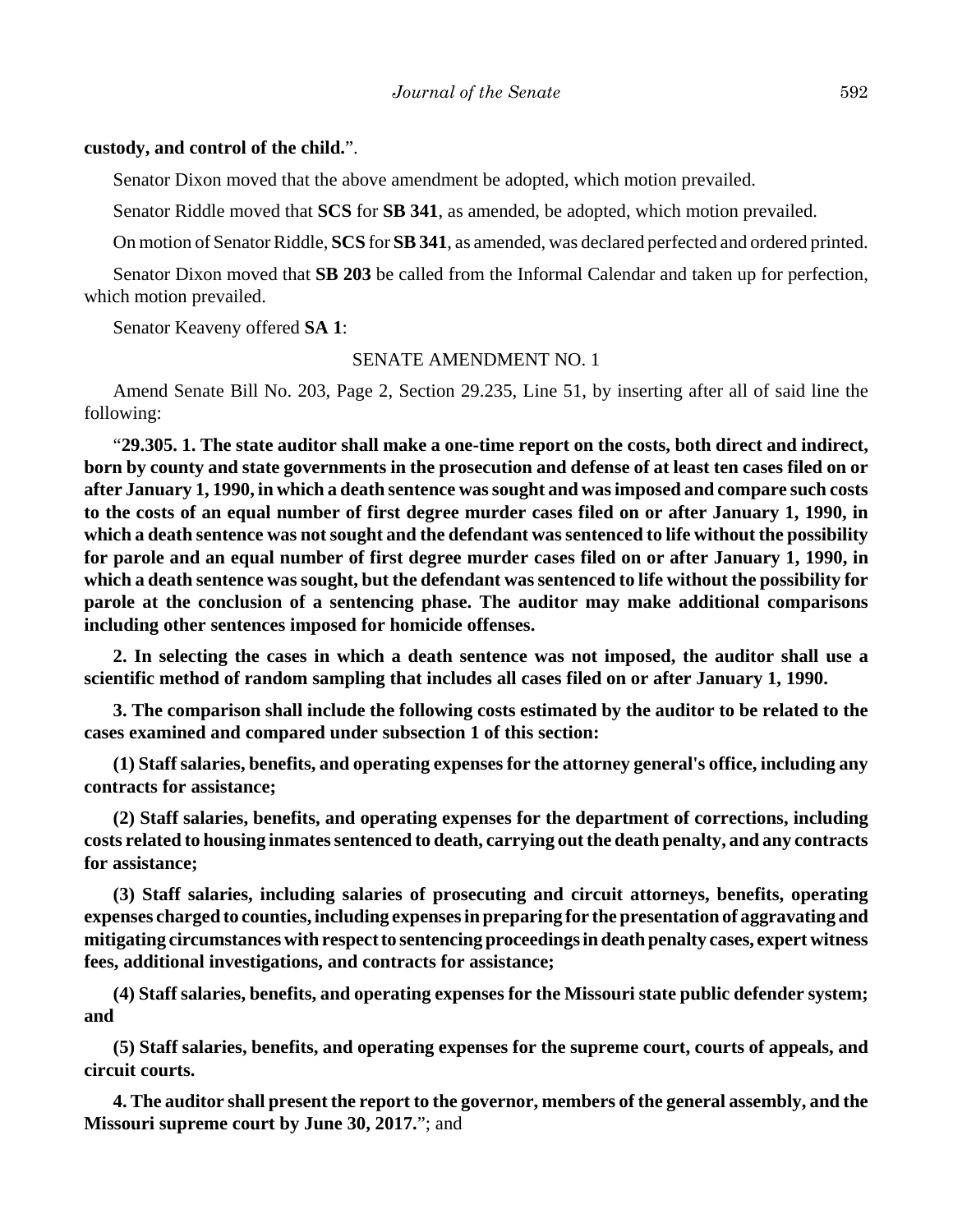Further amend the title and enacting clause accordingly.

Senator Keaveny moved that the above amendment be adopted.

Senator Kehoe assumed the Chair.

Senator Schaefer offered **SA 1** to **SA 1**, which was read:

# SENATE AMENDMENT NO. 1 TO SENATE AMENDMENT NO. 1

Amend Senate Amendment No. 1 to Senate Bill No. 203, Page 2, Section 29.305, Line 8, by inserting after all of said line the following:

# "**(3) All costs related to providing health care for inmates sentenced to life without the possibility for parole;**"; and

Further renumber the remaining subdivisions accordingly.

Senator Schaefer moved that the above amendment be adopted, which motion prevailed.

**SA 1**, as amended, was again taken up.

Senator Keaveny moved that the above amendment be adopted, which motion prevailed.

On motion of Senator Dixon, **SB 203**, as amended, was declared perfected and ordered printed.

Senator Romine moved that **SB 142**, with **SCS** and **SS** for **SCS** (pending), be called from the Informal Calendar and again taken up for perfection, which motion prevailed.

**SS** for **SCS** for **SB 142** was again taken up.

At the request of Senator Romine, **SS** for **SCS** for **SB 142** was withdrawn.

Senator Romine offered **SS No. 2** for **SCS** for **SB 142**, entitled:

# SENATE SUBSTITUTE NO. 2 FOR SENATE COMMITTEE SUBSTITUTE FOR SENATE BILL NO. 142

An Act to amend chapter 640, RSMo, by adding thereto one new section relating to implementation impact reports.

Senator Romine moved that **SS No. 2** for **SCS** for **SB 142** be adopted.

At the request of Senator Romine, **SB 142**, with **SCS** and **SS No. 2** for **SCS** (pending), was placed on the Informal Calendar.

# **THIRD READING OF SENATE BILLS**

**SCS** for **SB 152**, entitled:

# SENATE COMMITTEE SUBSTITUTE FOR SENATE BILL NO. 152

An Act to repeal sections 29.380, 260.200, 260.225, 260.235, 260.250, 260.320, 260.325, 260.330,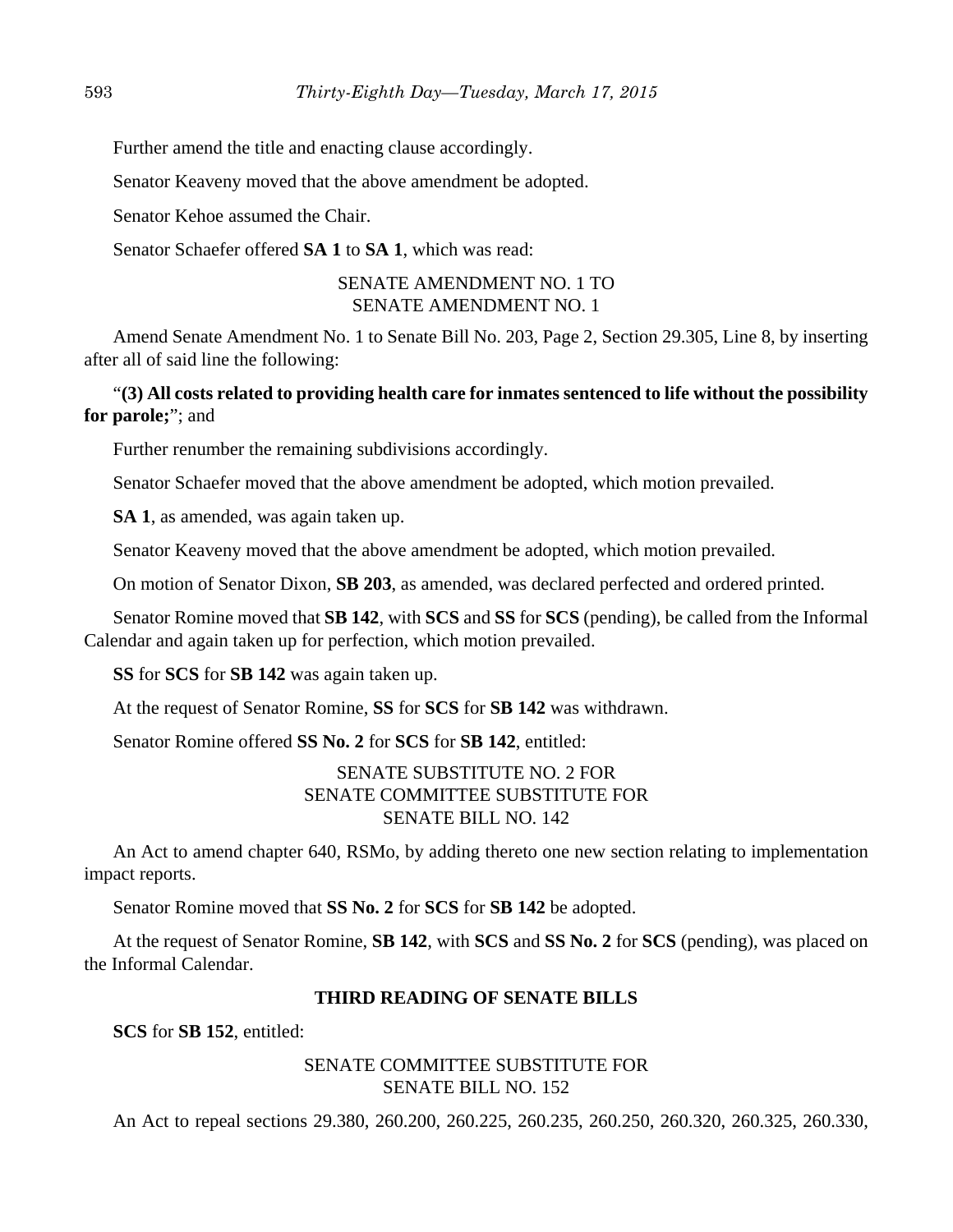260.335, and 260.345, RSMo, and to enact in lieu thereof eleven new sections relating to solid waste.

Was taken up by Senator Wallingford.

On motion of Senator Wallingford, **SCS** for **SB 152** was read the 3rd time and passed by the following vote:

| YEAS—Senators |                 |            |        |             |       |            |            |
|---------------|-----------------|------------|--------|-------------|-------|------------|------------|
| Brown         | Chappelle-Nadal | Cunningham | Curls  | Dempsey     | Dixon | Emery      | Hegeman    |
| Holsman       | Keaveny         | Kehoe      | Kraus  | LeVota      | Libla | Munzlinger | Nasheed    |
| Onder         | Pearce          | Richard    | Riddle | Romine      | Sater | Schaaf     | Schatz     |
| Schmitt       | Schupp          | Sifton     | Silvey | Wallingford | Walsh | Wasson     | Wieland-32 |

NAYS—Senators—None

Absent—Senators Parson Schaefer—2

Absent with leave—Senators—None

Vacancies—None

The President declared the bill passed.

On motion of Senator Wallingford, title to the bill was agreed to.

Senator Wallingford moved that the vote by which the bill passed be reconsidered.

Senator Richard moved that motion lay on the table, which motion prevailed.

**SS** for **SB 58**, introduced by Senator Dixon, entitled:

# SENATE SUBSTITUTE FOR SENATE BILL NO. 58

An Act to repeal sections 8.597, 21.440, 21.445, 21.450, 21.455, 21.460, 21.465, 21.530, 21.535, 21.537, 21.830, 21.835, 21.850, 21.920, 30.953, 30.954, 30.956, 30.959, 30.962, 30.965, 30.968, 30.971, 33.150, 33.710, 33.850, 37.250, 43.518, 99.863, 99.971, 99.1057, 160.530, 167.195, 191.828, 191.934, 192.632, 215.261, 215.262, 217.550, 217.567, 313.001, 320.092, 338.321, 348.439, 361.120, and 630.010, RSMo, and section 105.955 as enacted by senate bill no. 844, ninety-fifth general assembly, second regular session, and to enact in lieu thereof eleven new sections relating to the existence of certain committees.

Was taken up.

 $YFAS = S$ 

On motion of Senator Dixon, **SS** for **SB 58** was read the 3rd time and passed by the following vote:

| r e as—senators |                 |            |         |         |        |             |         |
|-----------------|-----------------|------------|---------|---------|--------|-------------|---------|
| Brown           | Chappelle-Nadal | Cunningham | Curls   | Dempsey | Dixon  | Emery       | Hegeman |
| Holsman         | Keaveny         | Kehoe      | Kraus   | LeVota  | Libla  | Munzlinger  | Nasheed |
| Onder           | Parson          | Pearce     | Richard | Riddle  | Romine | Sater       | Schaaf  |
| Schaefer        | Schatz          | Schmitt    | Schupp  | Sifton  | Silvey | Wallingford | Walsh   |
| Wasson          | Wieland—34      |            |         |         |        |             |         |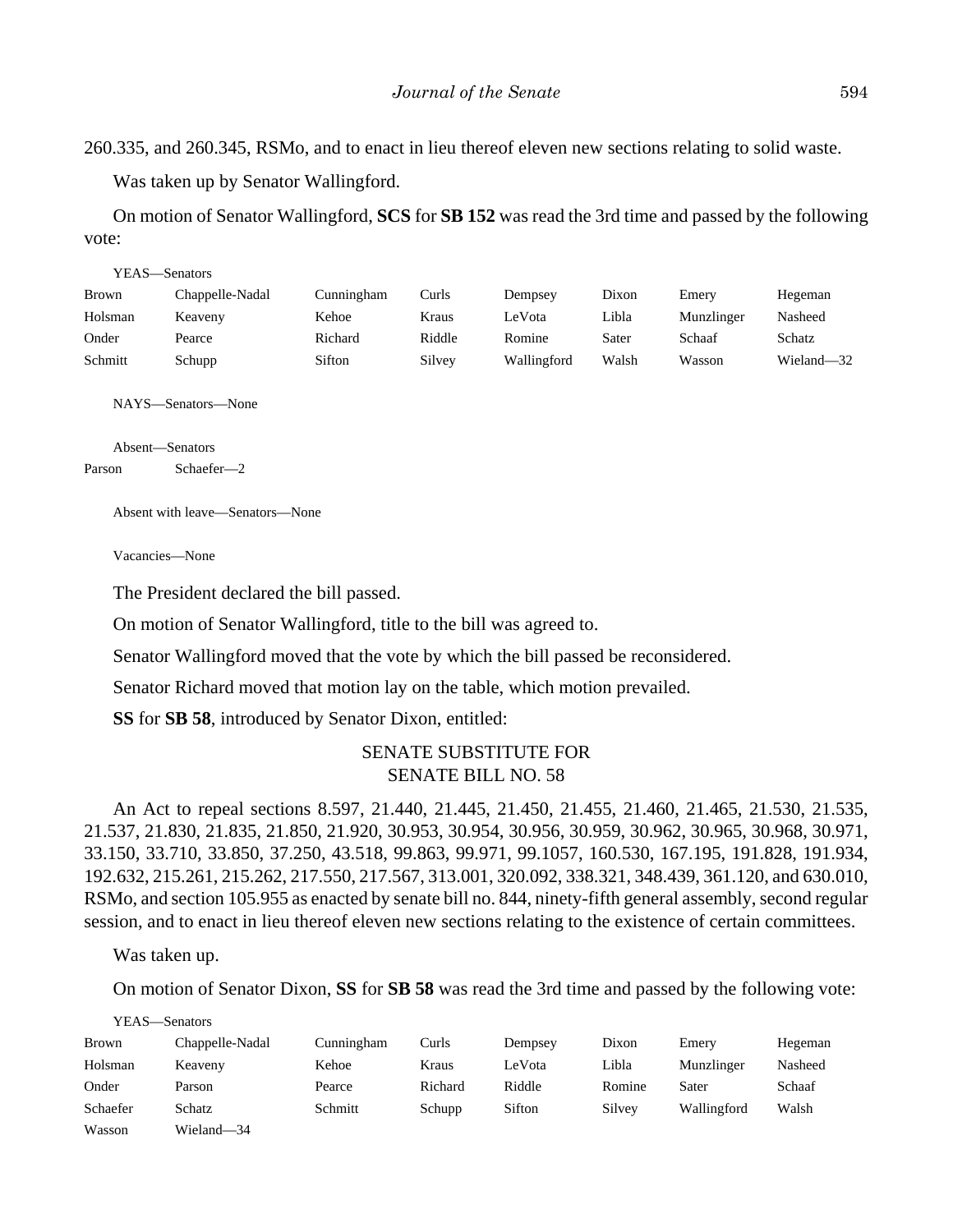NAYS—Senators—None

Absent—Senators—None

Absent with leave—Senators—None

Vacancies—None

The President declared the bill passed.

On motion of Senator Dixon, title to the bill was agreed to.

Senator Dixon moved that the vote by which the bill passed be reconsidered.

Senator Richard moved that motion lay on the table, which motion prevailed.

**SB 164**, introduced by Senator Sifton, entitled:

An Act to repeal section 513.430, RSMo, and to enact in lieu thereof one new section relating to the exemption from attachment and execution of matured life insurance proceeds.

Was taken up.

On motion of Senator Sifton, **SB 164** was read the 3rd time and passed by the following vote:

YEAS—Senators

| Brown                 | Chappelle-Nadal | Cunningham | Curls   | Dempsey | Dixon       | Emery      | Hegeman |
|-----------------------|-----------------|------------|---------|---------|-------------|------------|---------|
| Holsman               | Keaveny         | Kehoe      | Kraus   | LeVota  | Libla       | Munzlinger | Nasheed |
| Onder                 | Parson          | Pearce     | Richard | Riddle  | Romine      | Sater      | Schaaf  |
| Schaefer              | Schatz          | Schmitt    | Schupp  | Sifton  | Wallingford | Walsh      | Wasson  |
| $-1$<br>$\sim$ $\sim$ |                 |            |         |         |             |            |         |

Wieland—33

NAYS—Senators—None

Absent—Senator Silvey—1

Absent with leave—Senators—None

Vacancies—None

The President declared the bill passed.

On motion of Senator Sifton, title to the bill was agreed to.

Senator Sifton moved that the vote by which the bill passed be reconsidered.

Senator Richard moved that motion lay on the table, which motion prevailed.

**SB 216**, introduced by Senator Keaveny, entitled:

An Act to repeal sections 515.240, 515.250, and 515.260, RSMo, and to enact in lieu thereof thirty-four new sections relating to commercial receiverships.

Was taken up.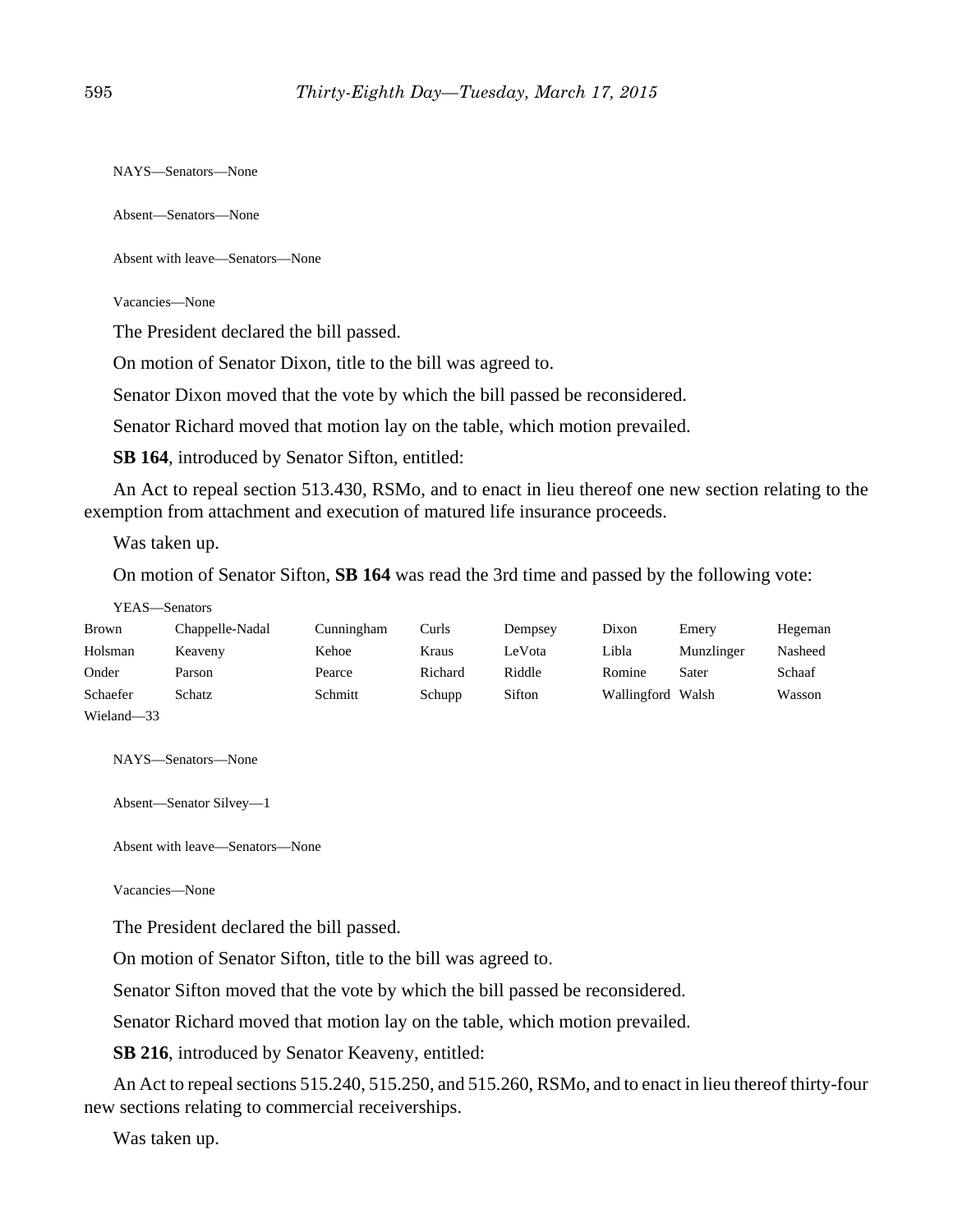## On motion of Senator Keaveny, **SB 216** was read the 3rd time and passed by the following vote:

| YEAS—Senators |                 |            |         |         |                   |            |         |
|---------------|-----------------|------------|---------|---------|-------------------|------------|---------|
| <b>Brown</b>  | Chappelle-Nadal | Cunningham | Curls   | Dempsey | Dixon             | Emery      | Hegeman |
| Holsman       | Keaveny         | Kehoe      | Kraus   | LeVota  | Libla             | Munzlinger | Nasheed |
| Onder         | Parson          | Pearce     | Richard | Riddle  | Romine            | Sater      | Schaaf  |
| Schaefer      | Schatz          | Schmitt    | Schupp  | Sifton  | Wallingford Walsh |            | Wasson  |
| Wieland-33    |                 |            |         |         |                   |            |         |

NAYS—Senators—None

Absent—Senator Silvey—1

Absent with leave—Senators—None

Vacancies—None

The President declared the bill passed.

On motion of Senator Keaveny, title to the bill was agreed to.

Senator Keaveny moved that the vote by which the bill passed be reconsidered.

Senator Richard moved that motion lay on the table, which motion prevailed.

**SCS** for **SB 224**, entitled:

# SENATE COMMITTEE SUBSTITUTE FOR SENATE BILL NO. 224

An Act to repeal section 160.545, RSMo, and to enact in lieu thereof one new section relating to eligibility criteria for reimbursements from the A+ schools program, with an emergency clause.

Was taken up by Senator Romine.

On motion of Senator Romine, **SCS** for **SB 224** was read the 3rd time and passed by the following vote:

| YEAS—Senators   |            |            |          |         |         |             |         |
|-----------------|------------|------------|----------|---------|---------|-------------|---------|
| <b>Brown</b>    | Cunningham | Dempsey    | Dixon    | Emery   | Hegeman | Holsman     | Kehoe   |
| Kraus           | Libla      | Munzlinger | Onder    | Parson  | Pearce  | Richard     | Riddle  |
| Romine          | Sater      | Schaaf     | Schaefer | Schatz  | Schmitt | Wallingford | Wasson  |
| Wieland-25      |            |            |          |         |         |             |         |
|                 |            |            |          |         |         |             |         |
| NAYS-Senators   |            |            |          |         |         |             |         |
| Chappelle-Nadal | Curls      | Keaveny    | LeVota   | Nasheed | Schupp  | Sifton      | Walsh—8 |
|                 |            |            |          |         |         |             |         |

Absent—Senator Silvey—1

Absent with leave—Senators—None

Vacancies—None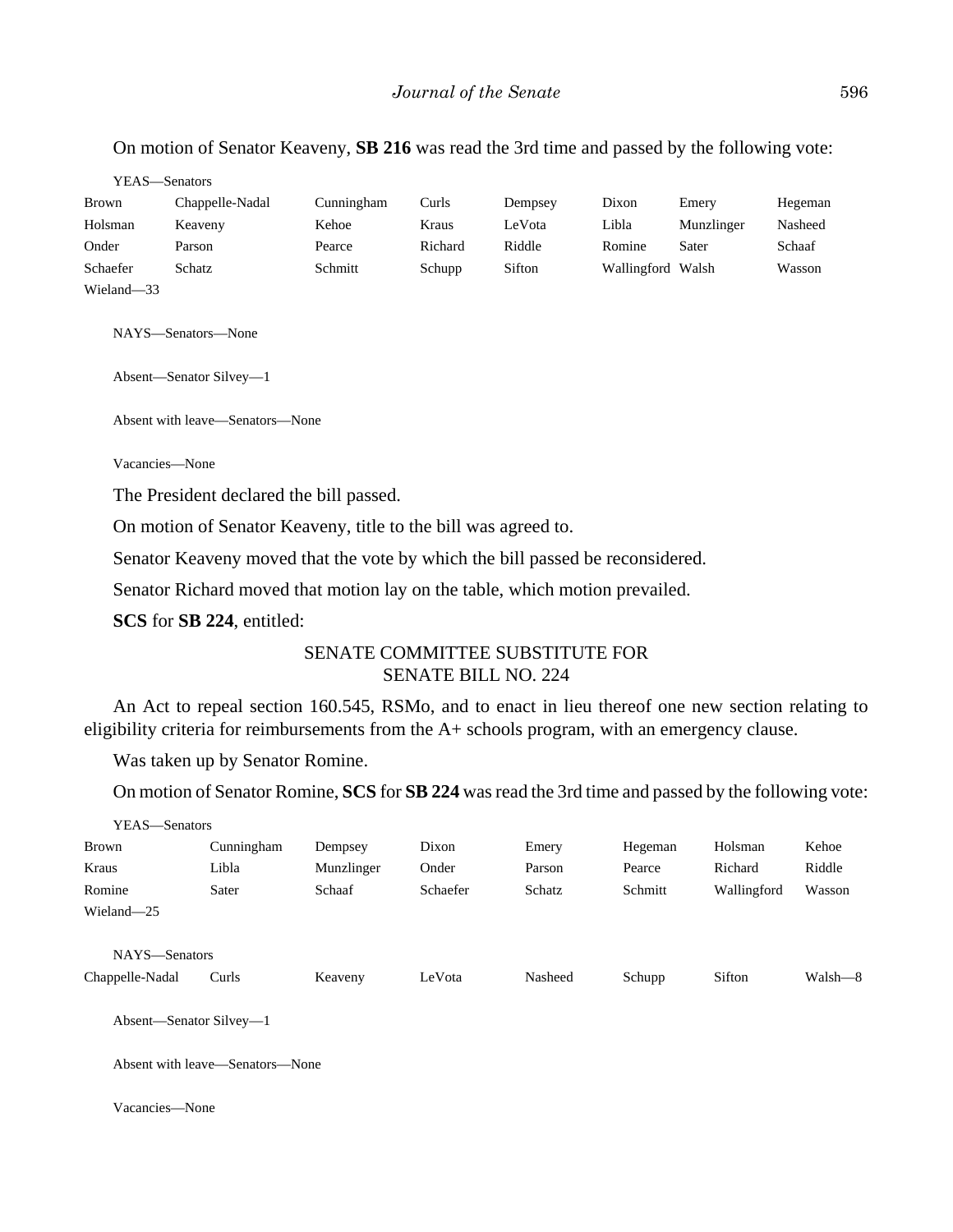The President declared the bill passed.

The emergency clause was adopted by the following vote:

YEAS—Senators

| <b>Brown</b>    | Cunningham | Dempsey  | Dixon   | Emery   | Hegeman     | Kehoe  | Kraus      |
|-----------------|------------|----------|---------|---------|-------------|--------|------------|
| Libla           | Munzlinger | Onder    | Parson  | Pearce  | Richard     | Riddle | Romine     |
| Sater           | Schaaf     | Schaefer | Schatz  | Schmitt | Wallingford | Wasson | Wieland-24 |
|                 |            |          |         |         |             |        |            |
| NAYS-Senators   |            |          |         |         |             |        |            |
| Chappelle-Nadal | Curls      | Holsman  | Keaveny | LeVota  | Nasheed     | Schupp | Sifton     |
| Walsh-9         |            |          |         |         |             |        |            |

Absent—Senator Silvey—1

Absent with leave—Senators—None

Vacancies—None

On motion of Senator Romine, title to the bill was agreed to.

Senator Romine moved that the vote by which the bill passed be reconsidered.

Senator Richard moved that motion lay on the table, which motion prevailed.

**SCS** for **SB 326**, entitled:

# SENATE COMMITTEE SUBSTITUTE FOR SENATE BILL NO. 326

An Act to repeal section 50.622, RSMo, and to enact in lieu thereof one new section relating to the authority for counties to decrease their budgets.

Was taken up by Senator Sater.

On motion of Senator Sater, **SCS** for **SB 326** was read the 3rd time and passed by the following vote:

YEAS—Senators

| Brown    | Chappelle-Nadal Cunningham |         | Curls   | Dempsey | Dixon  | Emery       | Hegeman |
|----------|----------------------------|---------|---------|---------|--------|-------------|---------|
| Holsman  | Keaveny                    | Kehoe   | Kraus   | LeVota  | Libla  | Munzlinger  | Nasheed |
| Onder    | Parson                     | Pearce  | Richard | Riddle  | Romine | Sater       | Schaaf  |
| Schaefer | Schatz                     | Schmitt | Schupp  | Sifton  | Silvey | Wallingford | Walsh   |
| Wasson   | Wieland-34                 |         |         |         |        |             |         |

NAYS—Senators—None

Absent—Senators—None

Absent with leave—Senators—None

Vacancies—None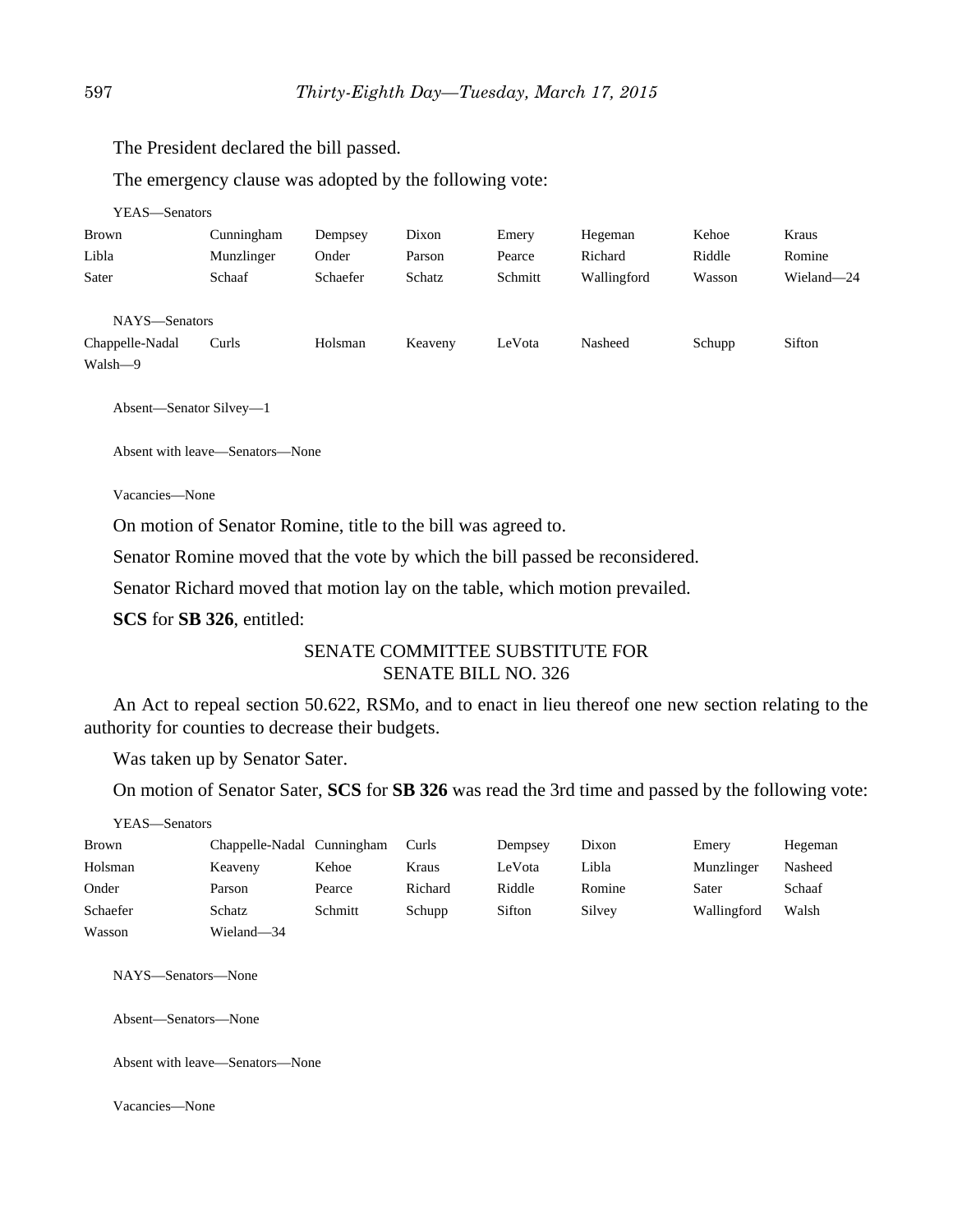The President declared the bill passed.

On motion of Senator Sater, title to the bill was agreed to.

Senator Sater moved that the vote by which the bill passed be reconsidered.

Senator Richard moved that motion lay on the table, which motion prevailed.

President Pro Tem Dempsey assumed the Chair.

## **REPORTS OF STANDING COMMITTEES**

Senator Pearce, Chairman of the Committee on Education, submitted the following report:

Mr. President: Your Committee on Education, to which was referred **SB 93**, begs leave to report that it has considered the same and recommends that the Senate Committee Substitute, hereto attached, do pass.

Senator Schaaf, Chairman of the Committee on General Laws and Pensions, submitted the following report:

Mr. President: Your Committee on General Laws and Pensions, to which was referred **SB 300**, begs leave to report that it has considered the same and recommends that the Senate Committee Substitute, hereto attached, do pass.

Senator Munzlinger, Chairman of the Committee on Agriculture, Food Production and Outdoor Resources, submitted the following report:

Mr. President: Your Committee on Agriculture, Food Production and Outdoor Resources, to which was referred **HCS** for **HB 259**, begs leave to report that it has considered the same and recommends that the bill do pass.

Senator Wasson, Chairman of the Committee on Financial and Governmental Organizations and Elections, submitted the following report:

Mr. President: Your Committee on Financial and Governmental Organizations and Elections, to which was referred **SB 146**, begs leave to report that it has considered the same and recommends that the Senate Committee Substitute, hereto attached, do pass.

Senator Dixon, Chairman of the Committee on the Judiciary and Civil and Criminal Jurisprudence, submitted the following report:

Mr. President: Your Committee on the Judiciary and Civil and Criminal Jurisprudence, to which was referred **SB 109**, begs leave to report that it has considered the same and recommends that the Senate Committee Substitute, hereto attached, do pass.

Senator Brown, Chairman of the Committee on Veterans' Affairs and Health, submitted the following reports:

Mr. President: Your Committee on Veterans' Affairs and Health, to which was referred **SB 322**, begs leave to report that it has considered the same and recommends that the Senate Committee Substitute, hereto attached, do pass.

Also,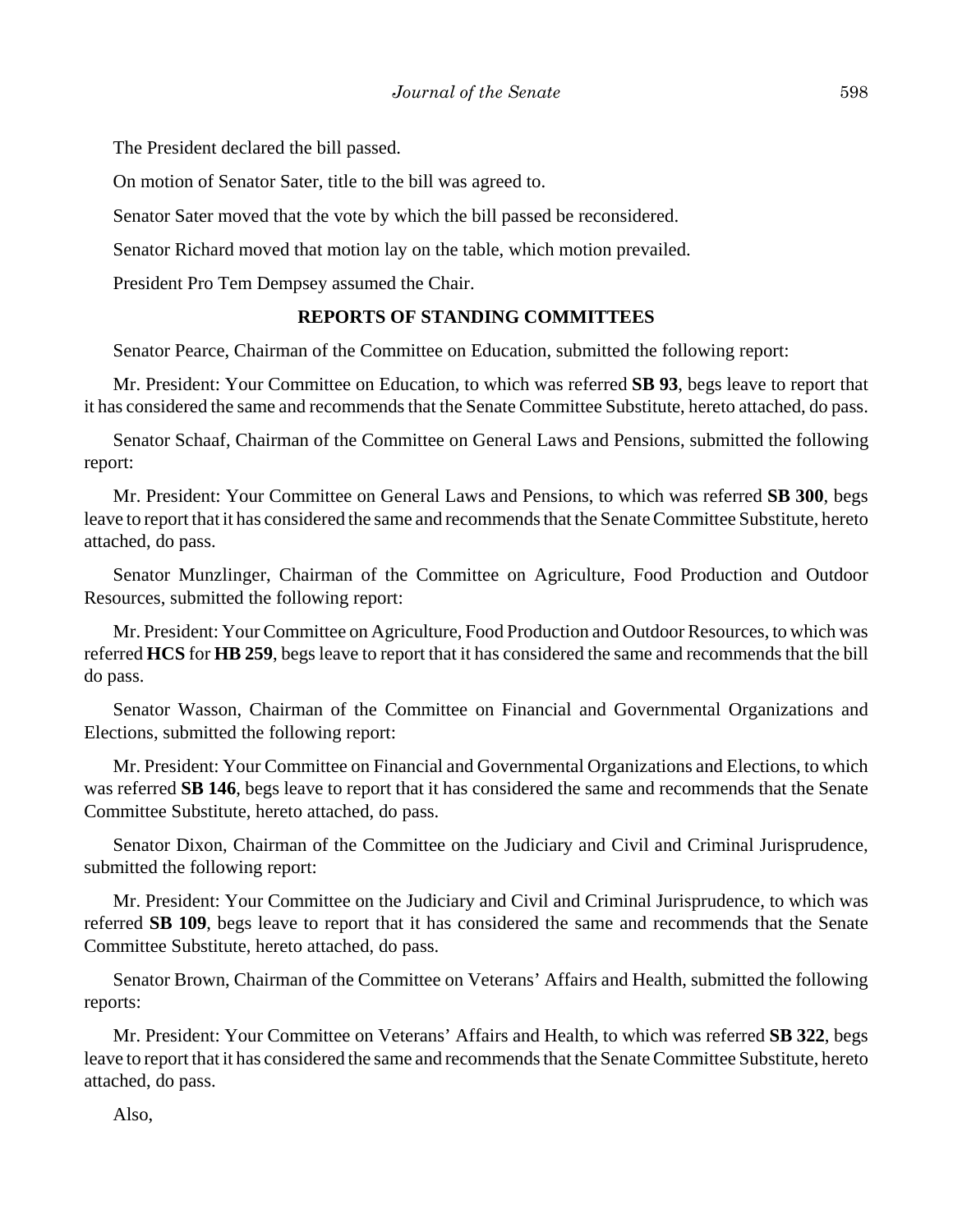Mr. President: Your Committee on Veterans' Affairs and Health, to which was referred **SB 316**, begs leave to report that it has considered the same and recommends that the bill do pass.

Also,

Mr. President: Your Committee on Veterans' Affairs and Health, to which was referred **SB 230**, begs leave to report that it has considered the same and recommends that the Senate Committee Substitute, hereto attached, do pass.

Senator Kehoe, Chairman of the Committee on Commerce, Consumer Protection, Energy and the Environment, submitted the following report:

Mr. President: Your Committee on Commerce, Consumer Protection, Energy and the Environment, to which was referred **SB 358**, begs leave to report that it has considered the same and recommends that the bill do pass.

Senator Sater, Chairman of the Committee on Seniors, Families and Children, submitted the following report:

Mr. President: Your Committee on Seniors, Families and Children, to which was referred **SB 302**, begs leave to report that it has considered the same and recommends that the Senate Committee Substitute, hereto attached, do pass.

Senator Libla, Chairman of the Committee on Transportation, Infrastructure and Public Safety, submitted the following report:

Mr. President: Your Committee on Transportation, Infrastructure and Public Safety, to which was referred **SB 278**, begs leave to report that it has considered the same and recommends that the Senate Committee Substitute, hereto attached, do pass.

On motion of Senator Richard, the Senate recessed until 4:00 p.m.

# **RECESS**

The time of recess having expired, the Senate was called to order by Senator Pearce.

# **REFERRALS**

President Pro Tem Dempsey referred **SCR 35** and **SCR 36** to the Committee on Rules, Joint Rules, Resolutions and Ethics.

President Pro Tem Dempsey referred the Gubernatorial Appointment appearing on page 583 of the Senate Journal for Monday, March 16, 2015, to the Committee on Gubernatorial Appointments.

President Pro Tem Dempsey referred **SB 194** to the Committee on Governmental Accountability and Fiscal Oversight.

# **RE-REFERRALS**

President Pro Tem Dempsey re-referred **HB 179** to the Committee on Transportation, Infrastructure and Public Safety.

President Pro Tem Dempsey assumed the Chair.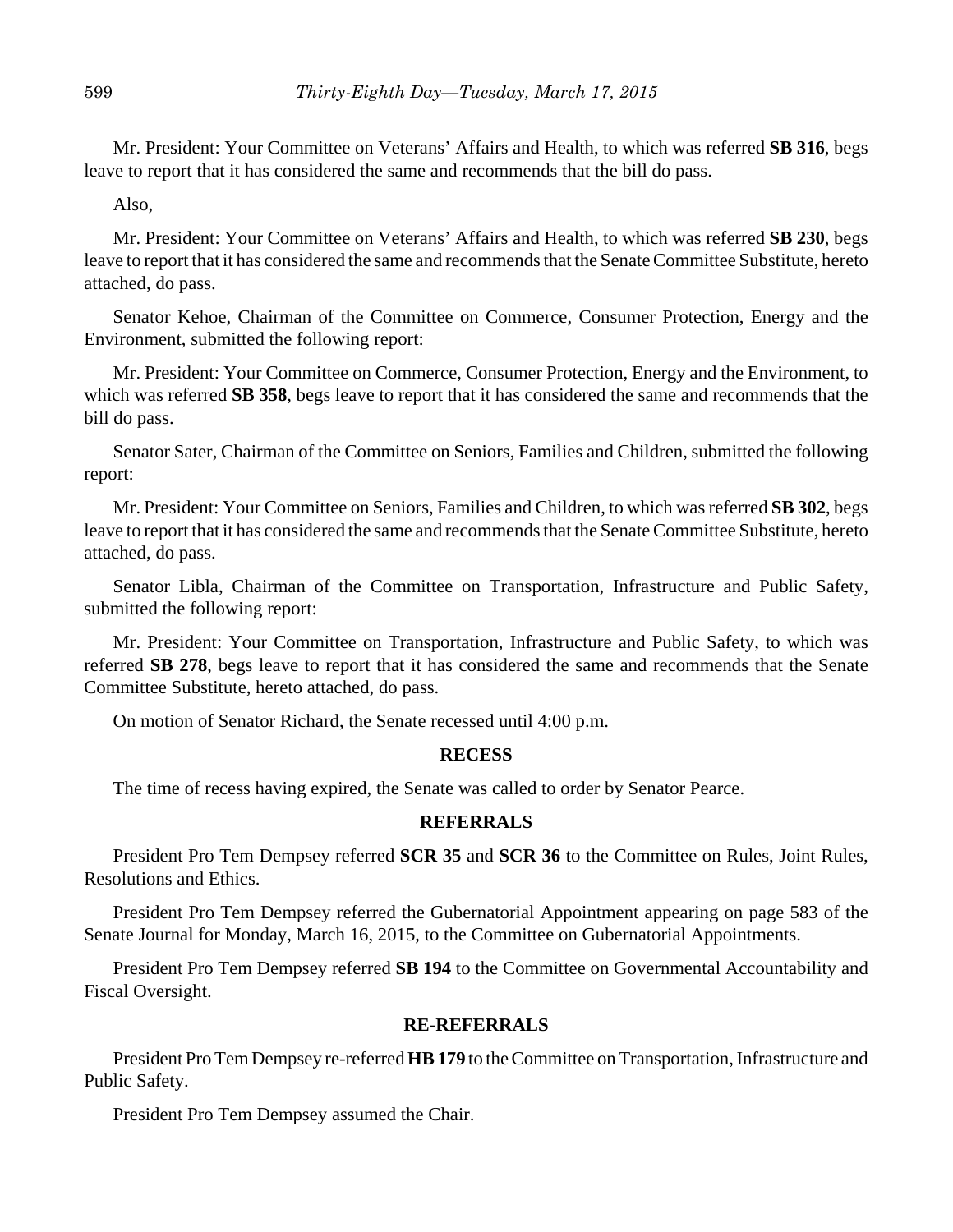## **REPORTS OF STANDING COMMITTEES**

Senator Richard, Chairman of the Committee on Rules, Joint Rules, Resolutions and Ethics, submitted the following reports:

Mr. President: Your Committee on Rules, Joint Rules, Resolutions and Ethics, after examination of **SB 457**, respectfully requests that it be removed from the Senate Consent Calendar in accordance with the provisions of Senate Rule 45.

Also,

Mr. President: Your Committee on Rules, Joint Rules, Resolutions and Ethics, after examination of **SB 392**, respectfully requests that it be removed from the Senate Consent Calendar in accordance with the provisions of Senate Rule 45.

Also,

Mr. President: Your Committee on Rules, Joint Rules, Resolutions and Ethics, to which were referred **SB 203** and **SCS** for **SB 341**, begs leave to report that it has examined the same and finds that the bills have been truly perfected and that the printed copies furnished the Senators are correct.

Senator Pearce assumed the Chair.

# **HOUSE BILLS ON THIRD READING**

**HCS** for **HB 16**, entitled:

An Act to appropriate money for supplemental purposes for the several departments and offices of state government, and for the payment of various claims for refunds, for persons, firms, and corporations, and for other purposes, and to transfer money among certain funds, from the funds designated for the fiscal period ending June 30, 2015.

Was taken up by Senator Schaefer.

On motion of Senator Schaefer, **HCS** for **HB 16** was read the 3rd time and passed by the following vote:

|            | . <i>.</i>      |            |        |         |             |         |          |
|------------|-----------------|------------|--------|---------|-------------|---------|----------|
| Brown      | Chappelle-Nadal | Cunningham | Curls  | Dempsey | Dixon       | Emery   | Hegeman  |
| Keaveny    | Kehoe           | Kraus      | LeVota | Libla   | Munzlinger  | Nasheed | Onder    |
| Parson     | Pearce          | Richard    | Riddle | Romine  | Sater       | Schaaf  | Schaefer |
| Schatz     | Schmitt         | Schupp     | Sifton | Silvey  | Wallingford | Walsh   | Wasson   |
| Wieland-33 |                 |            |        |         |             |         |          |

NAYS—Senators—None

 $VEAC$  Constors

Absent—Senator Holsman—1

Absent with leave—Senators—None

Vacancies—None

The President declared the bill passed.

On motion of Senator Schaefer, title to the bill was agreed to.

Senator Schaefer moved that the vote by which the bill passed be reconsidered.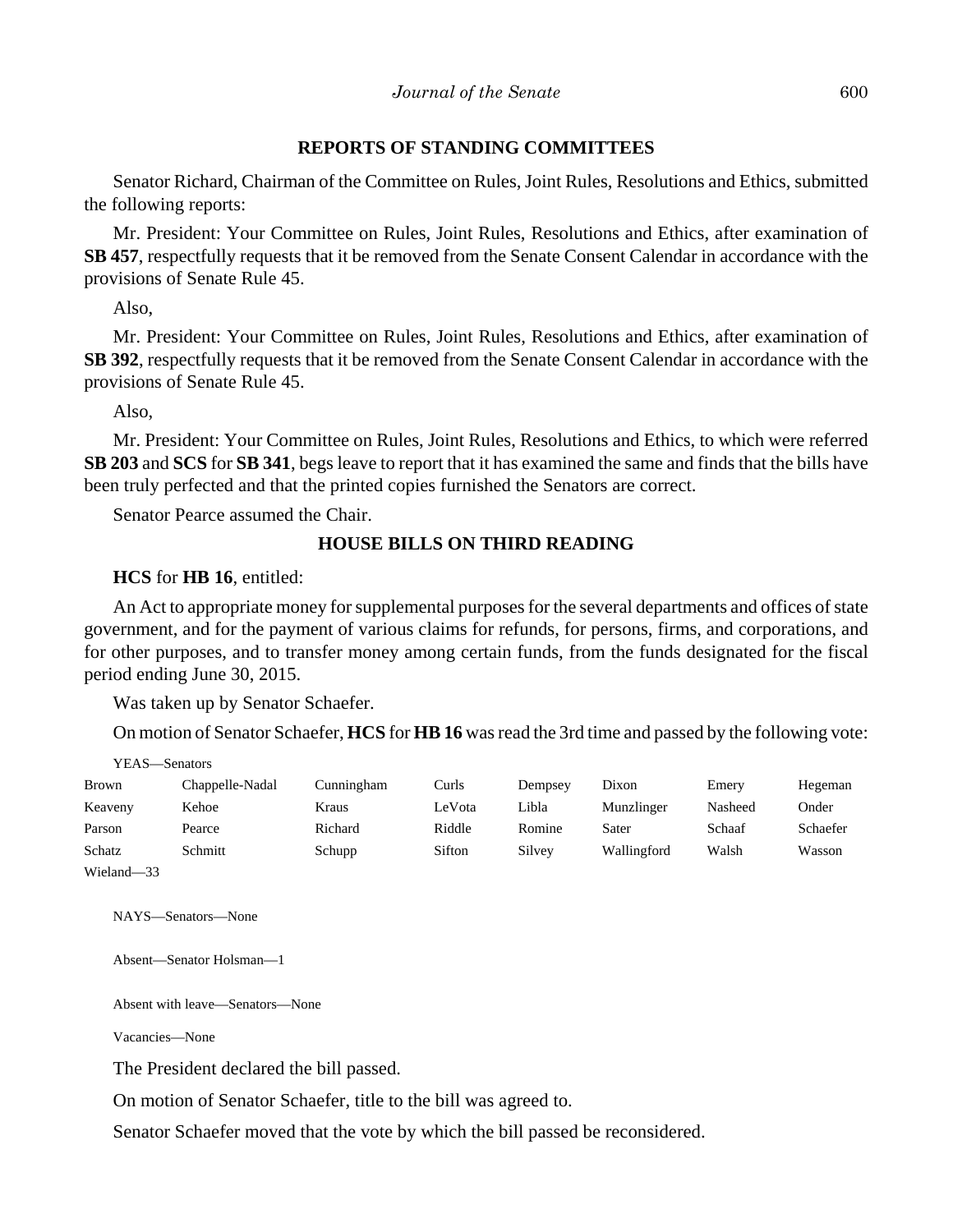Senator Richard moved that motion lay on the table, which motion prevailed.

## **RESOLUTIONS**

Senator Kehoe offered Senate Resolution No. 640, regarding David B. Nichols, which was adopted.

Senator Keaveny offered Senate Resolution No. 641, regarding Robert Whipple Fletcher, Saint Louis, which was adopted.

Senator Keaveny offered Senate Resolution No. 642, regarding George Porter Waller, Saint Louis, which was adopted.

Senator Hegeman offered Senate Resolution No. 643, regarding the Fiftieth Wedding Anniversary of Mr. and Mrs. John Titus, Clearmont, which was adopted.

## **INTRODUCTIONS OF GUESTS**

Senator Chappelle-Nadal introduced to the Senate, representatives of Express Scripts, St. Louis.

Senator Silvey introduced to the Senate, his daughter, Kennedy Allyson, Kansas City; and Kennedy was made an honorary page.

Senator Brown introduced to the Senate, teachers, Sandy Letterman, Sarah Fischer, Cathy Beeker and David Swantner, and students from Camdenton High School.

Senator Curls introduced to the Senate, members of Delta Sigma Theta Sorority, Inc.

Senator Schmitt introduced to the Senate, Conor Lopiccolo, Quinn Unrau, Ryan Quarnstrom, Jackson Ullmann, Jake Burns, Conner Groves, Zach Jones, Jonathan Strickland and Tom Sothers, DeSmet High School, Creve Coeur.

Senator Wallingford introduced to the Senate, Patricia Heisserer; and seventh grade students from St. Vincent DePaul School, Cape Girardeau.

Senator Libla introduced to the Senate, representatives of the Missouri Transportation Construction Coalition.

On motion of Senator Richard, the Senate adjourned under the rules.

# SENATE CALENDAR \_\_\_\_\_\_

# THIRTY-NINTH DAY–WEDNESDAY, MARCH 18, 2015 \_\_\_\_\_\_

## FORMAL CALENDAR

## SECOND READING OF SENATE BILLS

SB 542-Sater SB 543-Schupp SB 544-Schaefer SB 545-Schaefer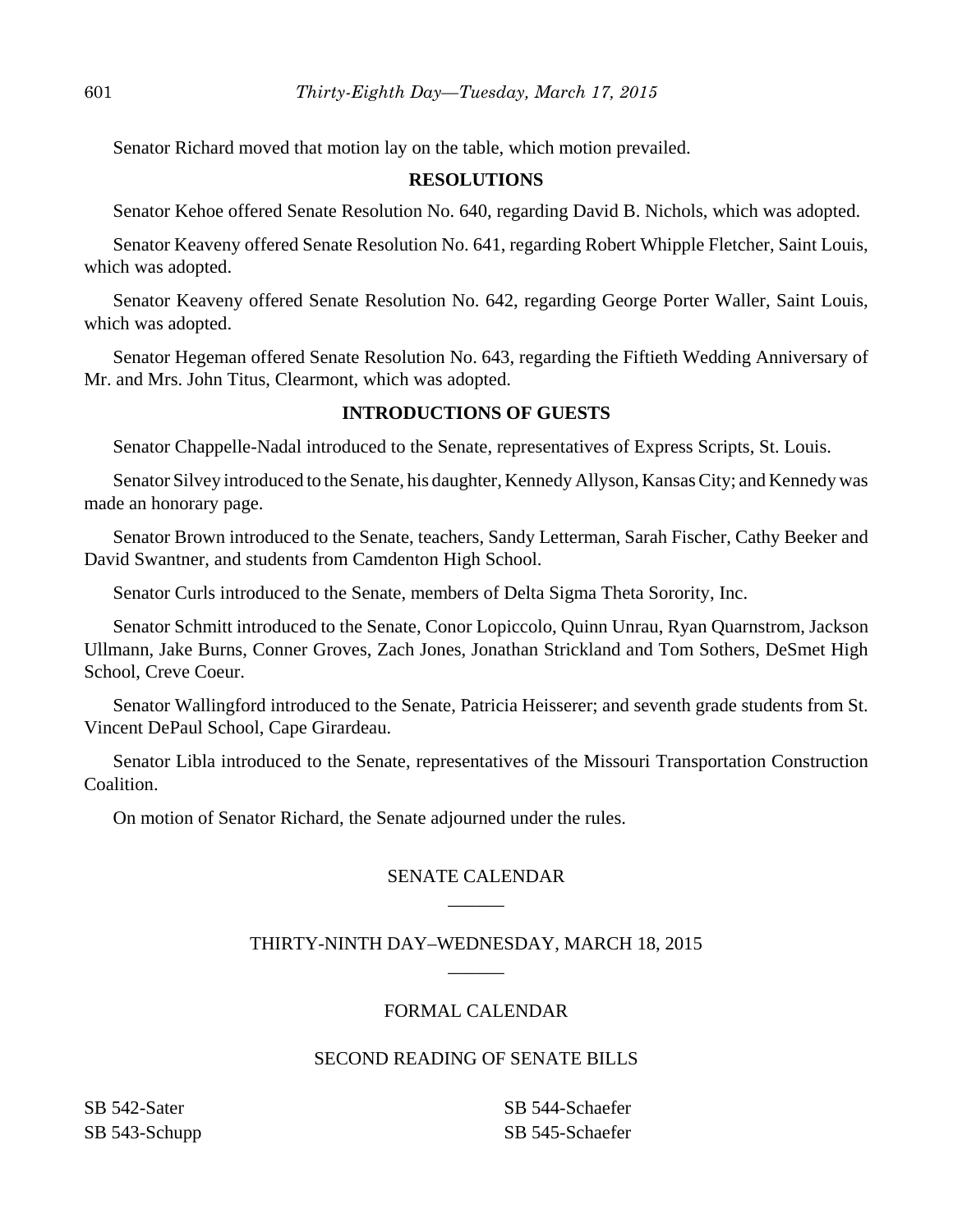SB 546-Schaefer SB 547-Riddle SB 548-Sifton SB 549-Onder SB 550-Dixon SB 551-Hegeman SB 552-Munzlinger SB 553-Munzlinger SB 554-Munzlinger SB 555-Emery SB 556-Pearce SB 557-LeVota SB 558-Brown

# SB 559-Chappelle-Nadal, et al SB 560-Chappelle-Nadal SB 561-Wasson SB 562-Wieland SB 563-Wieland SB 564-Kehoe SB 565-Wallingford SB 566-Silvey SB 567-Chappelle-Nadal, et al SB 568-Munzlinger SJR 13-Schaaf SJR 14-Dixon SJR 15-Cunningham

## HOUSE BILLS ON SECOND READING

HB 468-Berry HB 118-Burlison HCS for HB 70 HCS for HB 187 HB 506-Zerr HCS for HB 709

HB 458-Allen HB 529-Gosen HCS for HB 592 HCS for HB 553 HB 514-Leara HB 878-Rhoads

# THIRD READING OF SENATE BILLS

 1. SCS for SBs 1, 22, 49 & 70-Pearce (In Fiscal Oversight) 2. SCS for SB 10-Schaaf (In Fiscal Oversight) 3. SCS for SB 119-Brown and Chappelle-Nadal (In Fiscal Oversight) 4. SCS for SB 56-Munzlinger (In Fiscal Oversight) 5. SS for SB 201-Dixon (In Fiscal Oversight) 12. SB 203-Dixon

# SENATE BILLS FOR PERFECTION

1. SB 93-Emery, with SCS 2. SB 300-Silvey, with SCS

- 6. SB 256-Sater, et al (In Fiscal Oversight)
- 7. SCS for SBs 34 & 105-Wallingford
- 8. SCS for SB 172-Romine
- 9. SB 194-Richard, et al (In Fiscal Oversight)
- 10. SS for SB 330-Parson
- 11. SCS for SB 336-Kraus
- 13. SCS for SB 341-Riddle